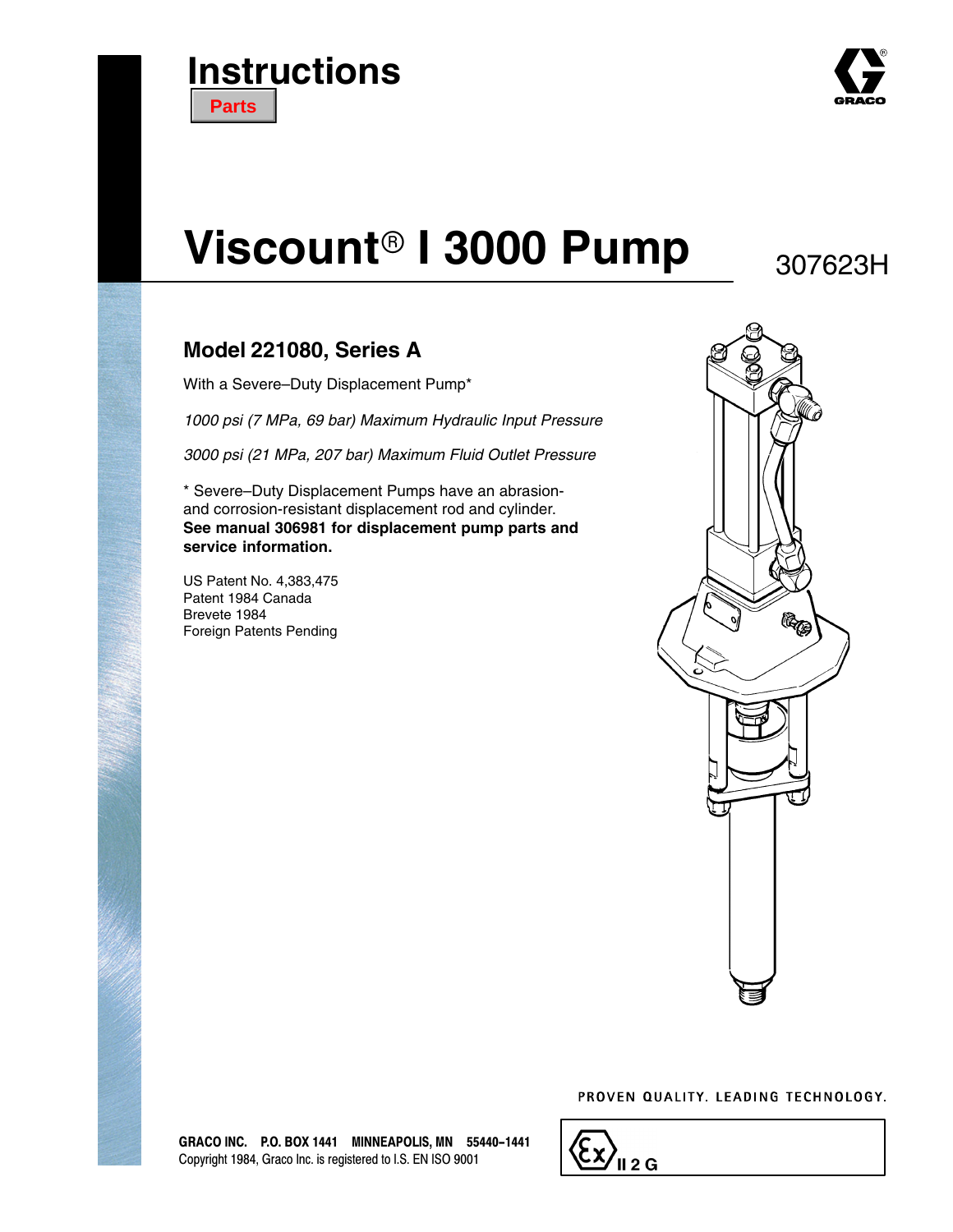# **Table of Contents**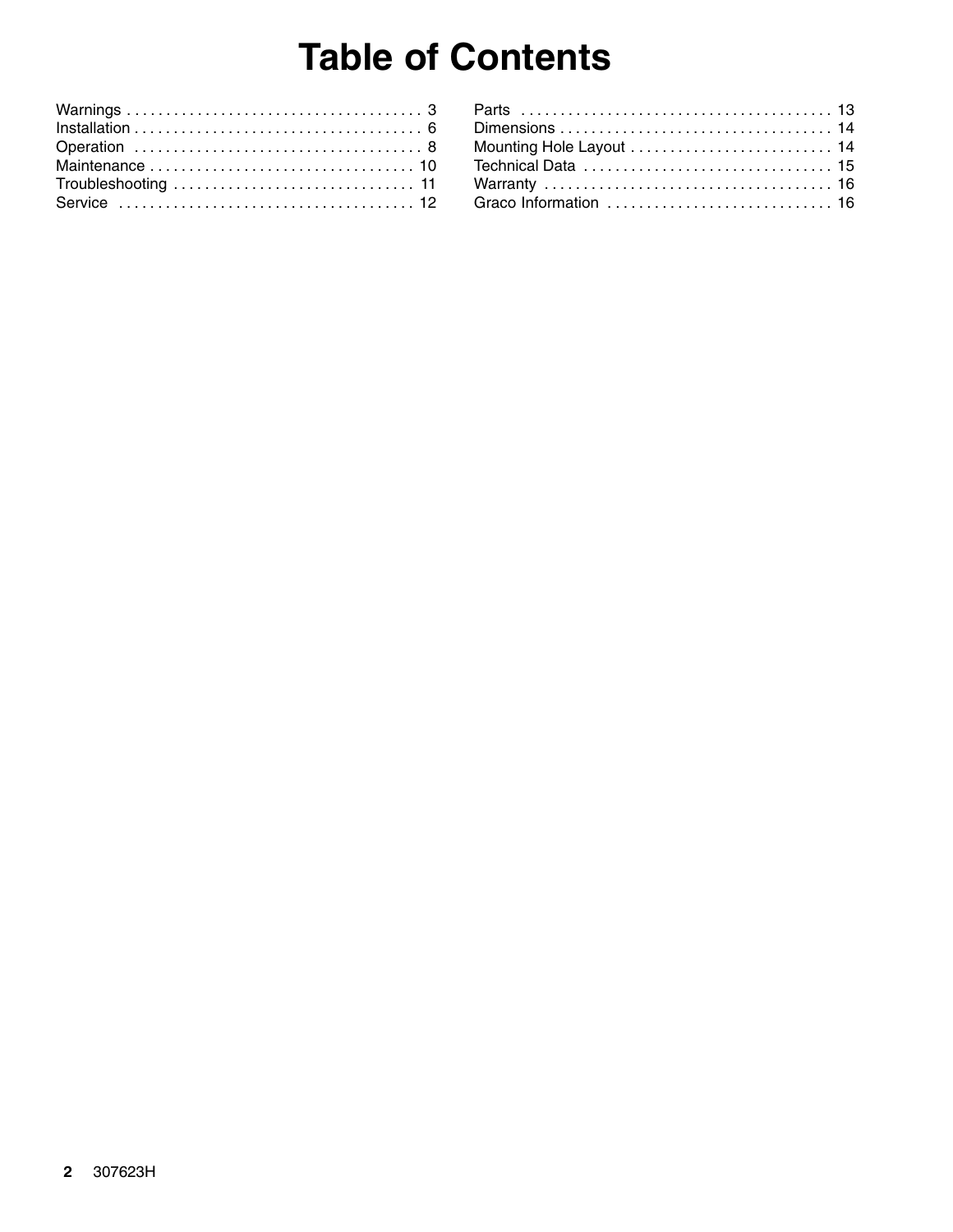### **WARNING ↑**

### **EQUIPMENT MISUSE HAZARD**

Equipment misuse can cause the equipment to rupture or malfunction and result in serious injury.

#### **INSTRUCTIONS**

- $\bullet$ This equipment is for professional use only.
- $\bullet$ Read all instruction manuals, tags, and labels before operating the equipment.
- $\bullet$  Use the equipment only for its intended purpose. If you are uncertain about usage, call your Graco distributor.
- $\bullet$ Do not alter or modify this equipment. Use only genuine Graco parts and accessories.
- $\bullet$ Check equipment daily. Repair or replace worn or damaged parts immediately.
- $\bullet$  Do not exceed the maximum working pressure of the lowest rated system component. Refer to the **Technical Data** on page 15 for the maximum working pressure of this equipment.
- Use fluids and solvents which are compatible with the equipment wetted parts. Refer to the **Technical Data** section of all equipment manuals. Read the fluid and solvent manufacturer's warnings.
- $\bullet$ Do not use hoses to pull equipment.
- $\bullet$  Route hoses away from traffic areas, sharp edges, moving parts, and hot surfaces. Do not expose Graco hoses to temperatures above 180°F (82°C) or below  $-40^{\circ}$ F ( $-40^{\circ}$ C).
- $\bullet$ Wear hearing protection when operating this equipment.
- $\bullet$ Do not lift pressurized equipment.
- $\bullet$ Comply with all applicable local, state, and national fire, electrical, and safety regulations.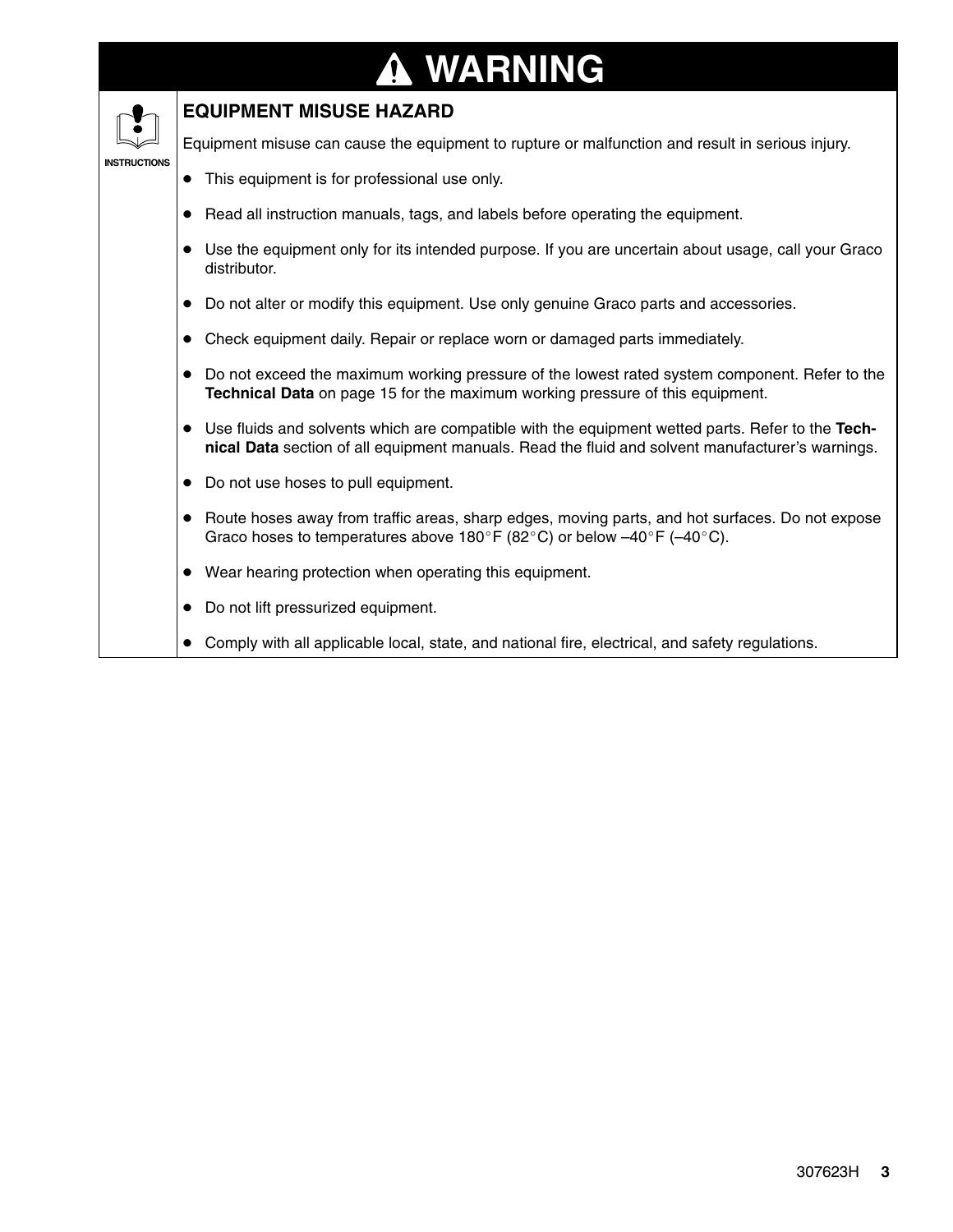### **WARNING** 0



### **INJECTION HAZARD**

Spray from the gun, hose leaks, or ruptured components can inject fluid into your body and cause extremely serious injury, including the need for amputation. Fluid splashed in the eyes or on the skin can also cause serious injury.

- $\bullet$  Fluid injected into the skin might look like just a cut, but it is a serious injury. **Get immediate medical attention.**
- Do not point the gun/valve at anyone or at any part of the body.
- Do not put your hand or fingers over the spray tip/nozzle.
- Do not stop or deflect leaks with your hand, body, glove or rag.
- Do not "blow back" fluid; this is not an air spray system.
- Always have the tip guard and the trigger guard on the gun when spraying.
- $\bullet$ Be sure the gun/valve trigger safety operates before spraying.
- Lock the gun/valve trigger safety when you stop spraying.
- Follow the **Pressure Relief Procedure** on page 8 whenever you: are instructed to relieve pressure; stop spraying; clean, check, or service the equipment; and install or clean the spray tip.
- Tighten all fluid connections before operating the equipment.
- Check the hoses, tubes, and couplings daily. Replace worn, damaged, or loose parts immediately. Permanently coupled hoses cannot be repaired; replace the entire hose.
- Use only Graco approved hoses. Do not remove any spring guard that is used to help protect the hose from rupture caused by kinks or bends near the couplings.
- **MOVING PARTS HAZARD**

Moving parts can pinch or amputate your fingers.

- Keep clear of all moving parts when starting or operating the pump.
- Before servicing the equipment, follow the **Pressure Relief Procedure** on page 8 to prevent the equipment from starting unexpectedly.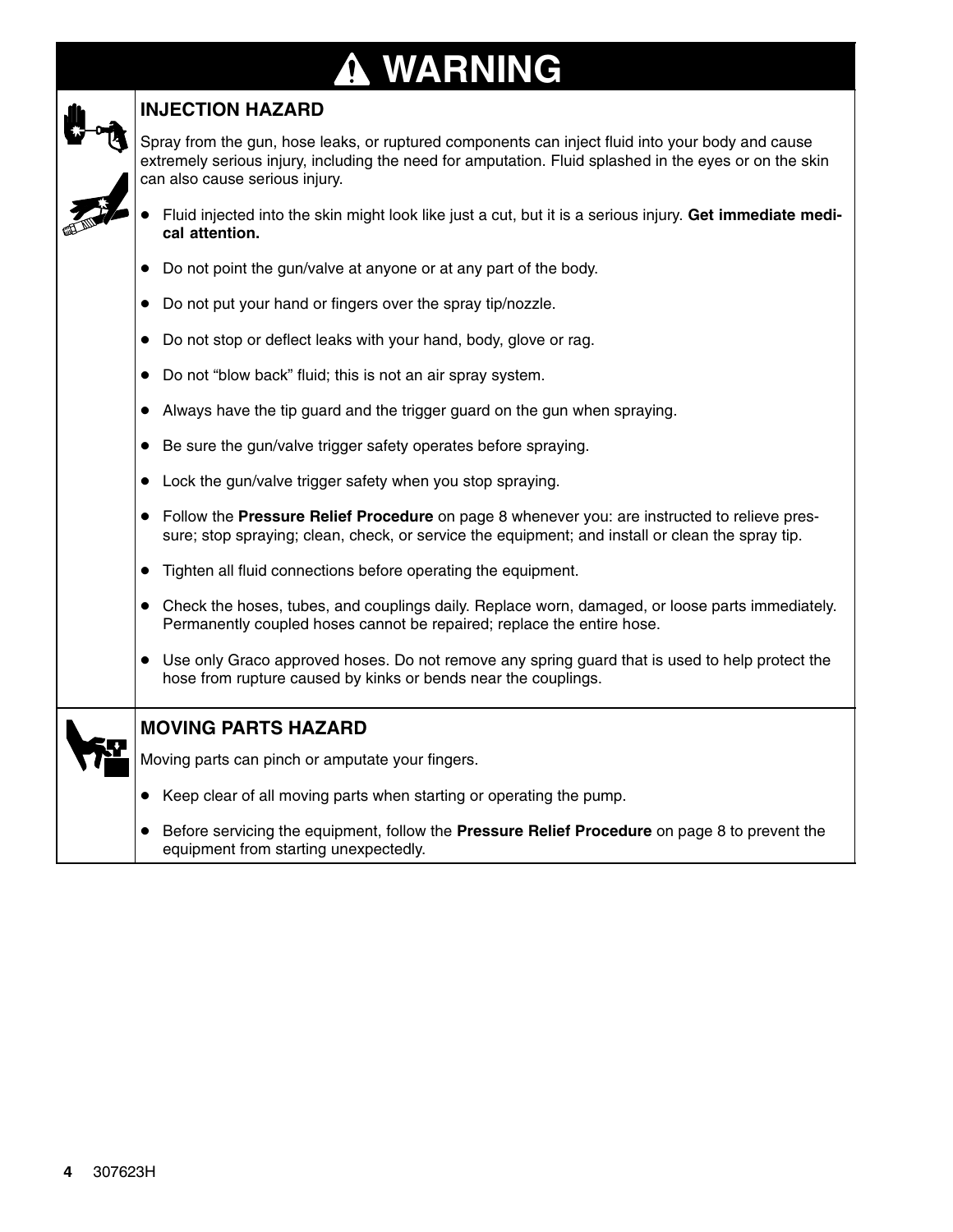### **WARNING** N



### **FIRE AND EXPLOSION HAZARD**

Improper grounding, poor ventilation, open flames or sparks can cause a hazardous condition and result in a fire or explosion and serious injury.

- $\bullet$ Ground the equipment and the object being sprayed/dispensed. Refer to **Grounding** on page 6.
- $\bullet$  If there is any static sparking or you feel an electric shock while using this equipment, **stop spraying immediately.** Do not use the equipment until you identify and correct the problem.
- $\bullet$  Provide fresh air ventilation to avoid the buildup of flammable fumes from solvents or the fluid being sprayed/dispensed.
- $\bullet$ Keep the spray/dispense area free of debris, including solvent, rags, and gasoline.
- $\bullet$ Electrically disconnect all equipment in the spray/dispense area.
- $\bullet$ Extinguish all open flames or pilot lights in the spray/dispense area.
- $\bullet$ Do not smoke in the spray/dispense area.
- $\bullet$  Do not turn on or off any light switch in the spray/dispense area while operating or if fumes are present.
- Do not operate a gasoline engine in the spray/dispense area.

| ٠ |
|---|
|   |
|   |
|   |

### **TOXIC FLUID HAZARD**

Hazardous fluid or toxic fumes can cause serious injury or death if splashed in the eyes or on the skin, inhaled, or swallowed.

- $\bullet$ Know the specific hazards of the fluid you are using.
- $\bullet$  Store hazardous fluid in an approved container. Dispose of hazardous fluid according to all local, state and national guidelines.
- $\bullet$  Always wear protective eyewear, gloves, clothing and respirator as recommended by the fluid and solvent manufacturer.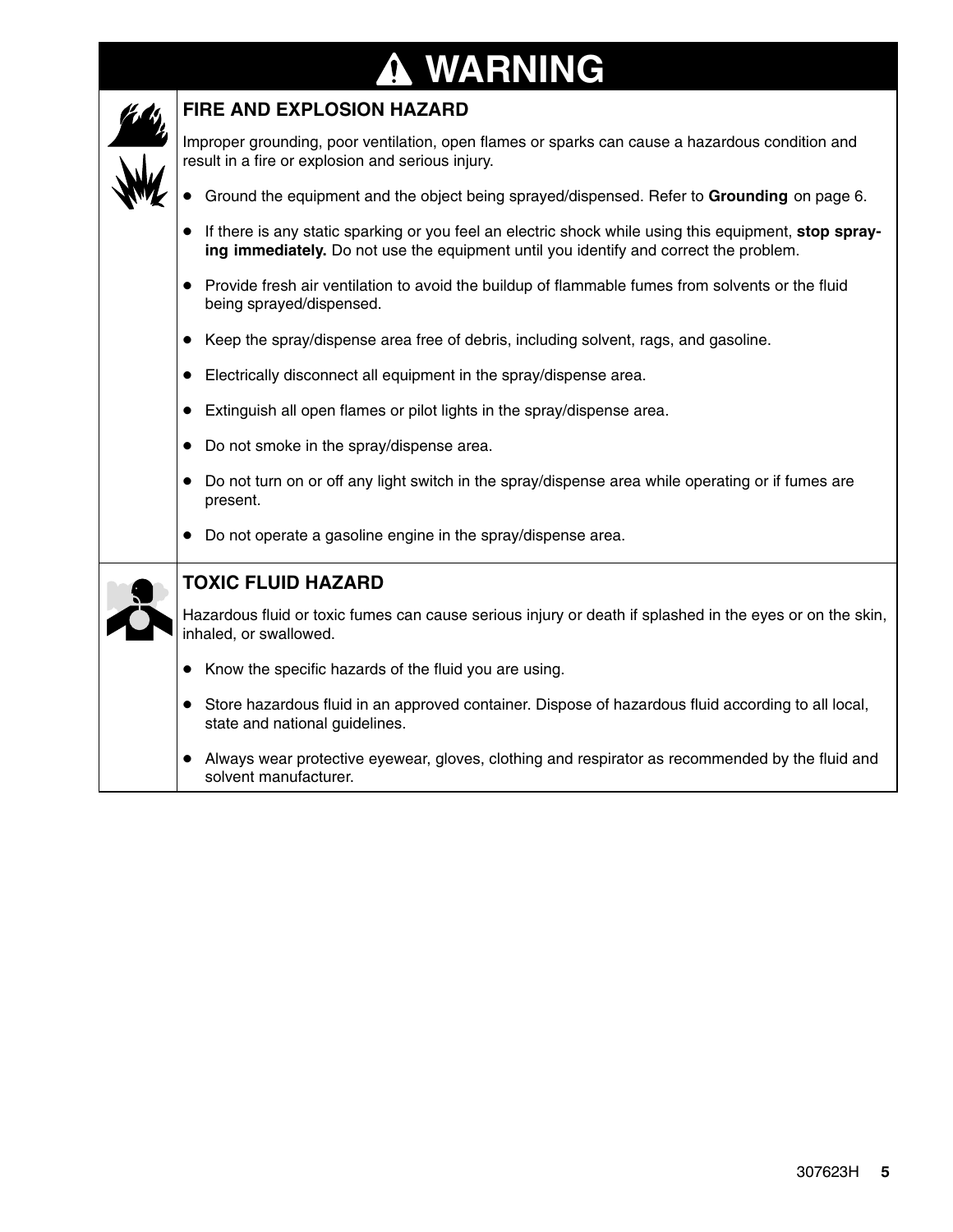# **Installation**

### **Grounding**

To reduce the risk of static sparking, ground the pump, object being sprayed , and all spray/dispensing equipment used or located in the spray/dispensing area. Check your local electrical code for detailed grounding instructions for your area and type of equipment. Be sure to ground all of this spray/dispensing equipment.

1. *Pump:* loosen the grounding lug locknut (W) and washer (X). Insert one end of a 1.5 mm2 (12 ga) minimum ground wire  $(Y)$  into the slot in lug  $(Z)$ and tighten the locknut securely. See Fig. 1. Connect the other end of the wire to a true earth ground. Order Part No. 237569 Ground Wire and Clamp.



#### **Fig. 1**

- 2. *Hydraulic hoses:* use only electrically conductive hoses.
- 3. *Fluid hoses:* use only electrically conductive fluid hoses.
- 4. *Hydraulic power supply:* follow manufacturer's recommendations.
- 5. *Spray gun/dispensing valve:* grounding is obtained through connection to a properly grounded fluid hose and pump.
- 6. *Fluid supply container:* according to your local code.
- 7. *Object being sprayed:* according to your local code.
- 8. *All solvent pails used when flushing,* according to your local code. Use only metal pails, which are conductive, placed on a grounded surface. Do not place the pail on a nonconductive surface, such as paper or cardboard, which interrupts the grounding continuity.

9. *To maintain grounding continuity when flushing or relieving pressure,* always hold a metal part of the spray gun/dispensing valve firmly to the side of a grounded metal pail, then trigger the gun/valve.

### **Install the Pump**

## **A CAUTION**

#### **Keep the hydraulic system clean**

To reduce the risk of damaging the hydraulic power supply, blow out all hydraulic lines with air, flush thoroughly with solvent, and then blow out with air again before connecting the lines to the reciprocator.

Always plug the hydraulic inlets, outlets and lines when disconnecting them to avoid introducing dirt and other contaminants into the system.

Carefully follow the manufacturer's recommendations on reservoir and filter cleaning, and periodic changes of hydraulic fluid.

## **A CAUTION**

#### **Recommended Hydraulic Oil**

Use Graco-approved Hydraulic Oil or the equivalent. Order Part No. 169236 5 gallon (20 liter) or 207428 1 gallon (3.8 liter). The equivalent is a premium, ISO grade 46 petroleum-based hydraulic oil containing rust and oxidation inhibitors and anti–wear agents.

Before using any other type of oil in this Graco reciprocator, contact your Graco distributor. Unauthorized use of lesser grade oil or substitutes may void the warranty.

The Typical Installation shown in Fig. 2 is only representative. Contact your Graco distributor for specific information. Pump dimensions and mounting hole layout are shown on page 14.

#### **Hydraulic Power Supply**

Be sure that the hydraulic power supply is equipped with a suction filter to the hydraulic pump and a system return line filter of 10 micron size. Carefully follow the manufacturer's recommendations on reservoir and filter cleaning, and periodic changes of hydraulic fluid.

6 307623H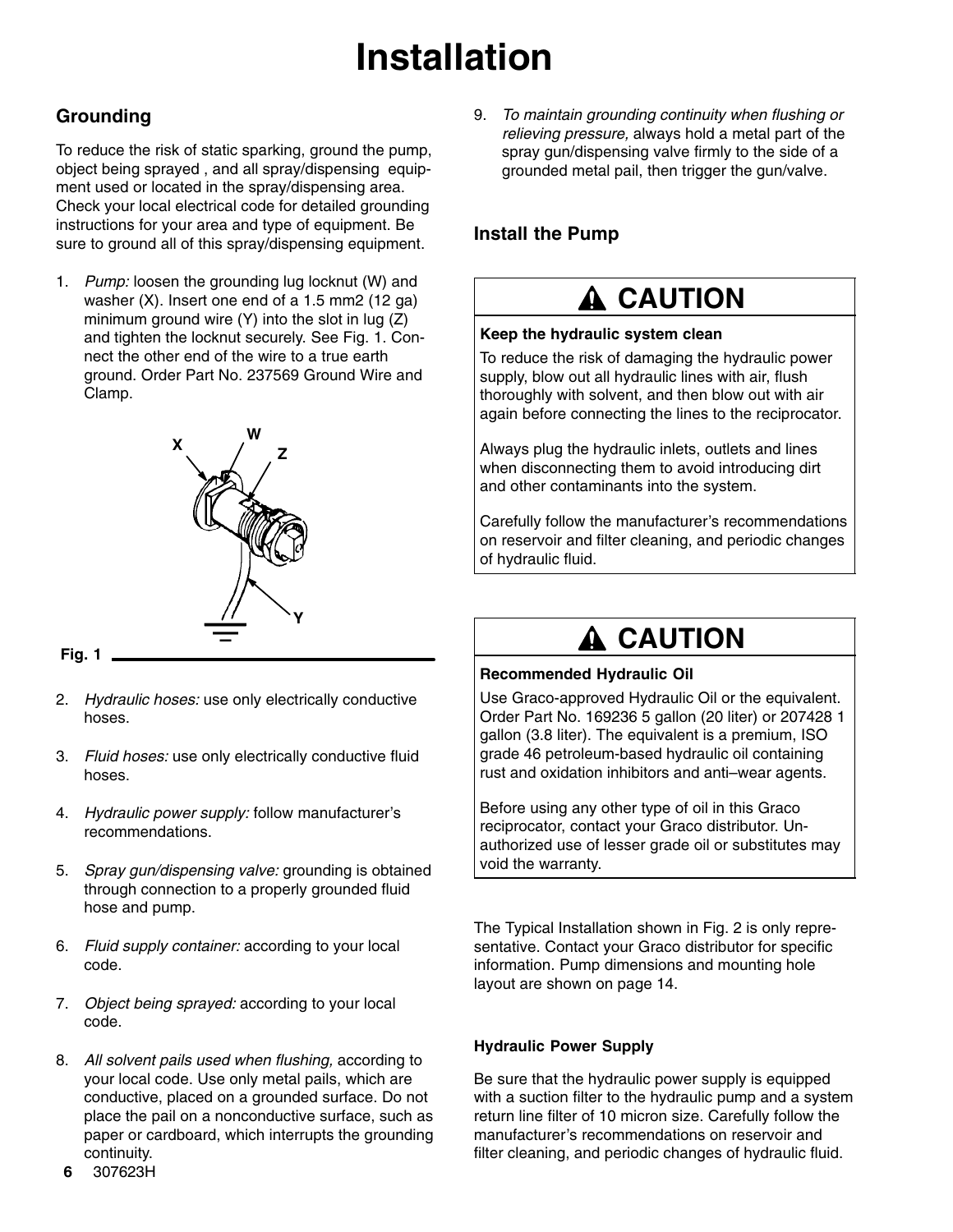# **Installation**



#### **Hydraulic Lines**

Supply Line (L): Connect a 1/2 in. minimum ID to the  $3/4-16$  UNF-2a,  $37^{\circ}$  male flare inlet of the reciprocator.

Return line (D): Connect a 5/8 in. minimum ID to the  $7/8-14$  UNF-2a, 37 $^{\circ}$  male flare outlet of the reciprocator.

On the hydraulic supply line (L), install the following accessories:

- $\bullet$  A shutoff valve (E) to isolate the system for servicing.
- $\bullet$  A fluid pressure gauge (F) to monitor the hydraulic oil pressure to the reciprocator and avoid overpressurizing the reciprocator or displacement pump
- $\bullet$  A pressure- and temperature-compensated flow control valve (G) to prevent the reciprocator from running too fast.
- $\bullet$  A pressure-reducing valve (H) with a drain line (K) running directly into the hydraulic return line.
- $\bullet$  An accumulator (J) to reduce the hammering effect caused by the reciprocator reversing direction.

On the hydraulic return line (D), install a shutoff valve (R) for isolating the reciprocator for servicing.

## **WARNING**

To reduce the risk of serious bodily injury, including fluid injection, your system must include a drain valve installed near the pump fluid outlet to help relieve fluid pressure in the displacement pump and hoses when shutting off the pump. See Fig. 2.

Install a fluid drain valve (B) and a grounded dispense hose (A) to the 3/8 npt fluid outlet on the displacement pump. Connect a suction hose to the 3/4 npt pump fluid intake. See Fig. 2.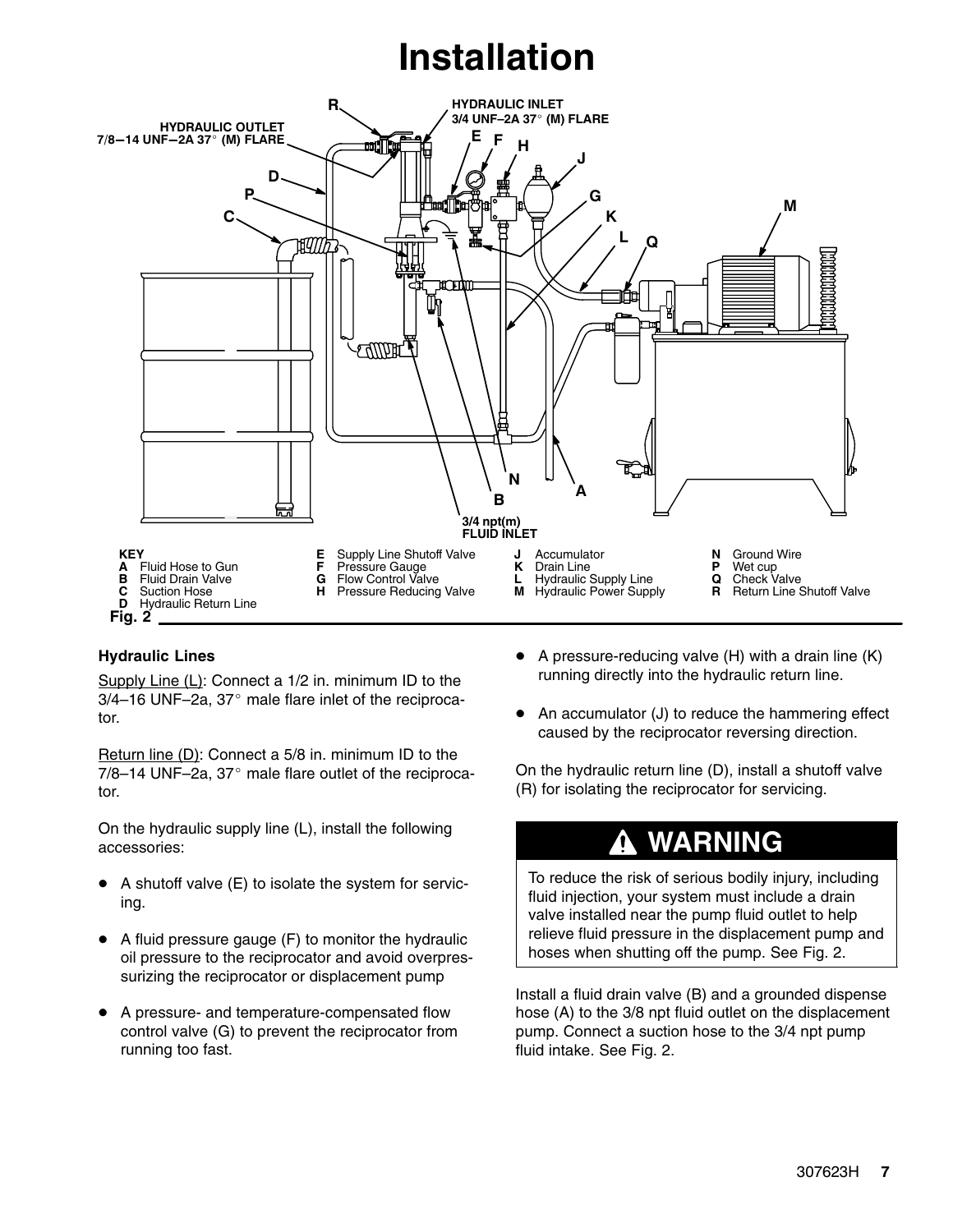# **Operation**

### **Pressure Relief Procedure**

## **WARNING**

#### **INJECTION HAZARD**

Fluid under high pressure can be injected through the skin and cause serious injury. To reduce the risk of an injury from injection, splashing fluid, or moving

parts, follow the **Pressure Relief Procedure** whenever you:

- $\bullet$ are instructed to relieve the pressure,
- stop spraying/dispensing,
- $\bullet$ check or service any of the system equipment,
- $\bullet$ or install or clean the spray tip/nozzle.

## **WARNING**

Be sure you always shut off the supply line shutoff valve (E) first, and then the return line shutoff valve (R). This is to prevent overpressurizing the reciprocator or its seals. When starting up the hydraulic system, open the return line shutoff valve first.

- 1. Lock the spray gun/dispensing valve trigger safety.
- 2. Close the supply line shutoff valve (E) first, then the return line shutoff valve (R). Shut off the hydraulic power supply.
- 3. Unlock the gun/valve trigger safety.
- 4. Hold a metal part of the gun/valve firmly to the side of a grounded metal pail, and trigger the gun/valve to relieve pressure.
- 5. Lock the gun/valve trigger safety.
- 6. Open the drain valve (required in your ystem), having a container ready to catch the drainage.
- 7. Leave the drain valve open until you are ready to spray/dispense again.

If you suspect that the spray tip/nozzle or hose is completely clogged, or that pressure has not been fully relieved after following the steps above, very slowly loosen the tip guard retaining nut or hose end coupling and relieve pressure gradually, then loosen completely. Now clear the tip/nozzle or hose.

### **Before Startup**

## **WARNING**

#### **Do not overpressurize the system**

To reduce the risk of overpressurizing the system, which could result in serious bodily injury, including fluid injection:

- $\bullet$  Never exceed the maximum working pressure of the lowest rated accessory in your system (hydraulic input or fluid output), or the stated maximum working pressures of this pump.
- $\bullet$  Regulate the hydraulic input and fluid output pressures, as appropriate, to maintain safe working pressures.

## **A CAUTION**

#### **Hydraulic Oil Working Temperature**

The recommended hydraulic oil operating temperature is 80 – 115°F (27 – 45°C). The reciprocator seals will wear faster and leakage may occur if the pump is operated at higher oil temperatures.

If the hydraulic oil temperature approaches  $130^{\circ}$ F  $(54^{\circ}C)$ , check the hydraulic fluid supply cooling system, filters, etc. and clean or repair as needed.

## **WARNING**

Be sure the entire system and flushing pails are properly grounded before flushing. Always use the lowest possible pressure, and maintain firm metalto-metal contact between the gun and pail to reduce the risk of static sparking and splashing.



Maintain firm metal-tometal contact between gun and grounded metal pail.

**Before you start the pump,** check the hydraulic fluid level, and add fluid as necessary to fill the lines.

**Flush the pump before using it for the first time** to remove the light oil which was left in after factory test. Be sure the solvent used is compatible with the fluid to be sprayed and the wetted parts of the pump.

8 307623H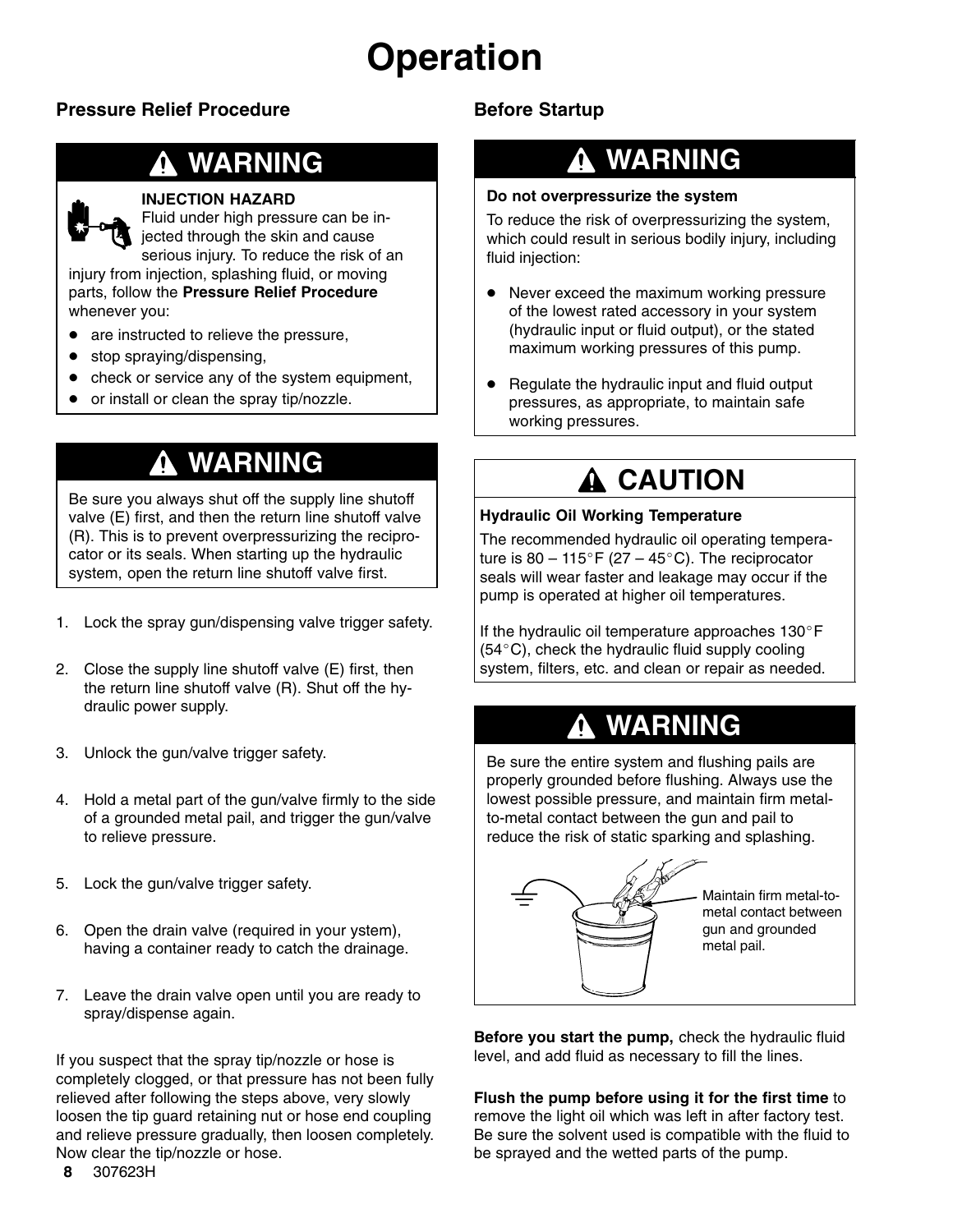# **Operation**

**Fill the displacement pump wet-cup (S)** 1/3 full with Graco Throat Seal Liquid or a compatible solvent, to prevent fluid from drying on the displacement rod or damaging the packings. See Fig. 3.



**Fig. 3**

### **Pump Startup**

1. Turn on the hydraulic power supply.

## **WARNING**

Be sure you always open the return line shutoff valve (R) first, and then open the supply line valve (E). This is to prevent overpressurizing the reciprocator or its seals. When starting up the hydraulic system, open the return line shutoff valve first.

2. Open the return line shutoff valve (R) first, and then open the supply line valve (E).

- 3. Slowly open the flow control valve.
- 4. Use the lowest pressure needed to get good fluid flow or atomization. Higher pressures increase tip wear and pump wear.

In a direct supply system, the pump will start when the gun or valve is opened, and stall when it is closed.

In a circulating system, the pump will operate continuously until the hydraulic power supply is turned off.

### **Shutdown and Care of the Pump**

## **WARNING**

To reduce the risk of serious injury whenever you are instructed to relieve pressure, always follow the **Pressure Relief Procedure** on page 8.

For overnight shutdown, **relieve the pressure.** Stop the pump at the bottom of its stroke to prevent fluid from drying on the exposed displacement rod and damaging the throat packings.

Always flush the pump before the fluid dries on the displacement rod. Never leave water or water-based fluid in the pump overnight. First, flush with water or a compatible solvent, then with mineral spirits. Relieve the pressure, but leave the mineral spirits in the pump to protect the parts from corrosion.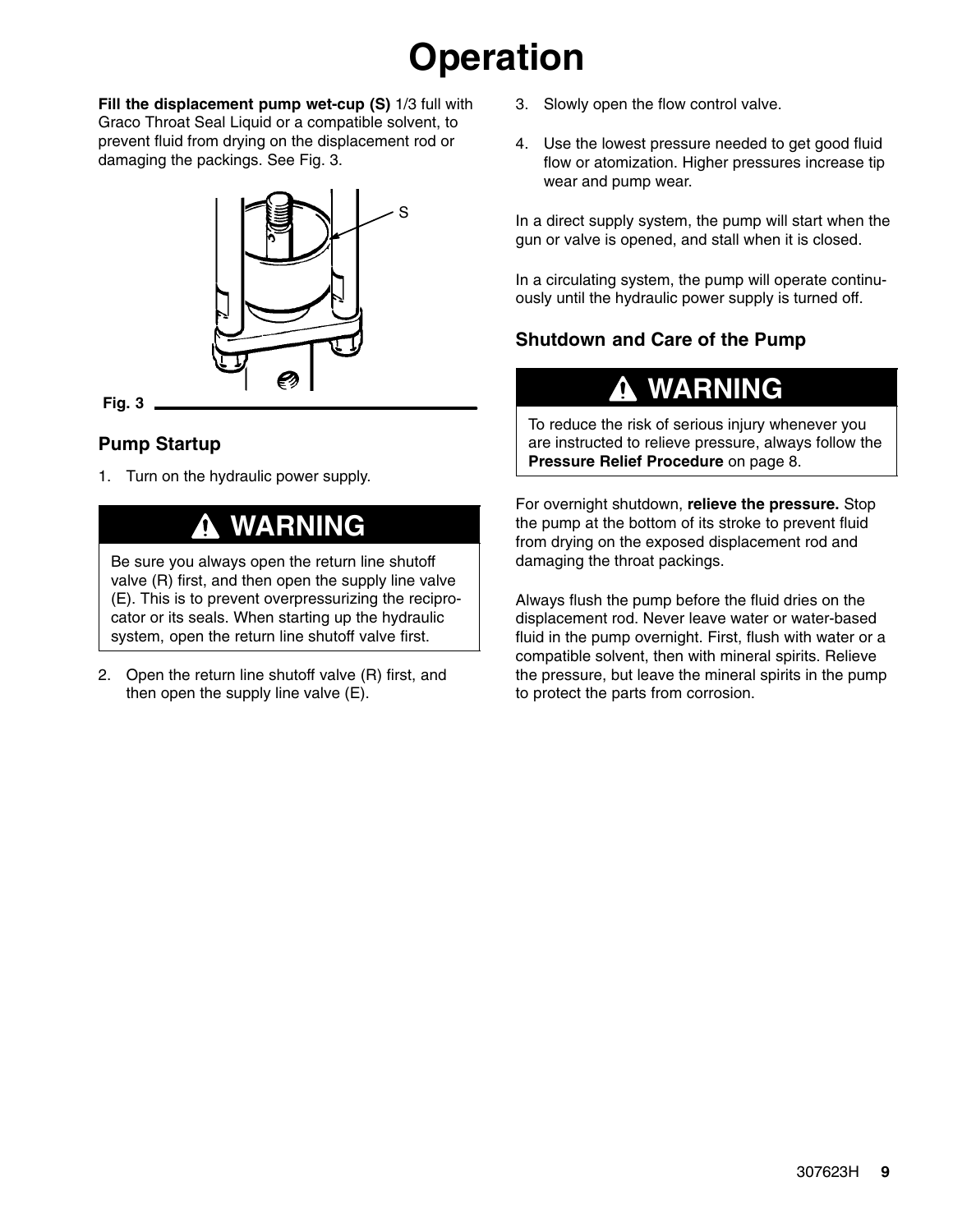# **Maintenance**

**Hydraulic leaking at the reciprocator fittings**. All of the fittings (7, 8 and 10) going into the upper and lower cylinder caps are self–sealing and have replaceable o–rings (24, 25). See **Parts**, page 13. If you experience any leaking at these fittings, tighten them. If the leaking persists, remove the fitting and replace the worn o–ring.

**Check the tightness of the packing nut weekly**. Always follow the **Pressure Relief Procedure** on page 8 before adjusting it. The packing nut should be tight enough to stop leakage, but no tighter. Overtightening will compress and damage the packings and result in pump leaking.

**Carefully monitor the fluid supply***.* If the pump empties the supply container, air is sucked into the pump, causing it to run too fast and to be damaged. If the pump runs too fast, shut it off immediately. Fill the supply container and prime the pump and hose to remove all air, or flush the pump and hose with a compatible solvent and leave it filled with an oil-base solvent to protect pump parts from corrosion.

## **A CAUTION**

Never leave water-based fluid or air in the pump when it is not in use. Flush the pump and fill it with mineral spirits or other oil-based solvent to prevent pump corrosion or fluid hardening in it.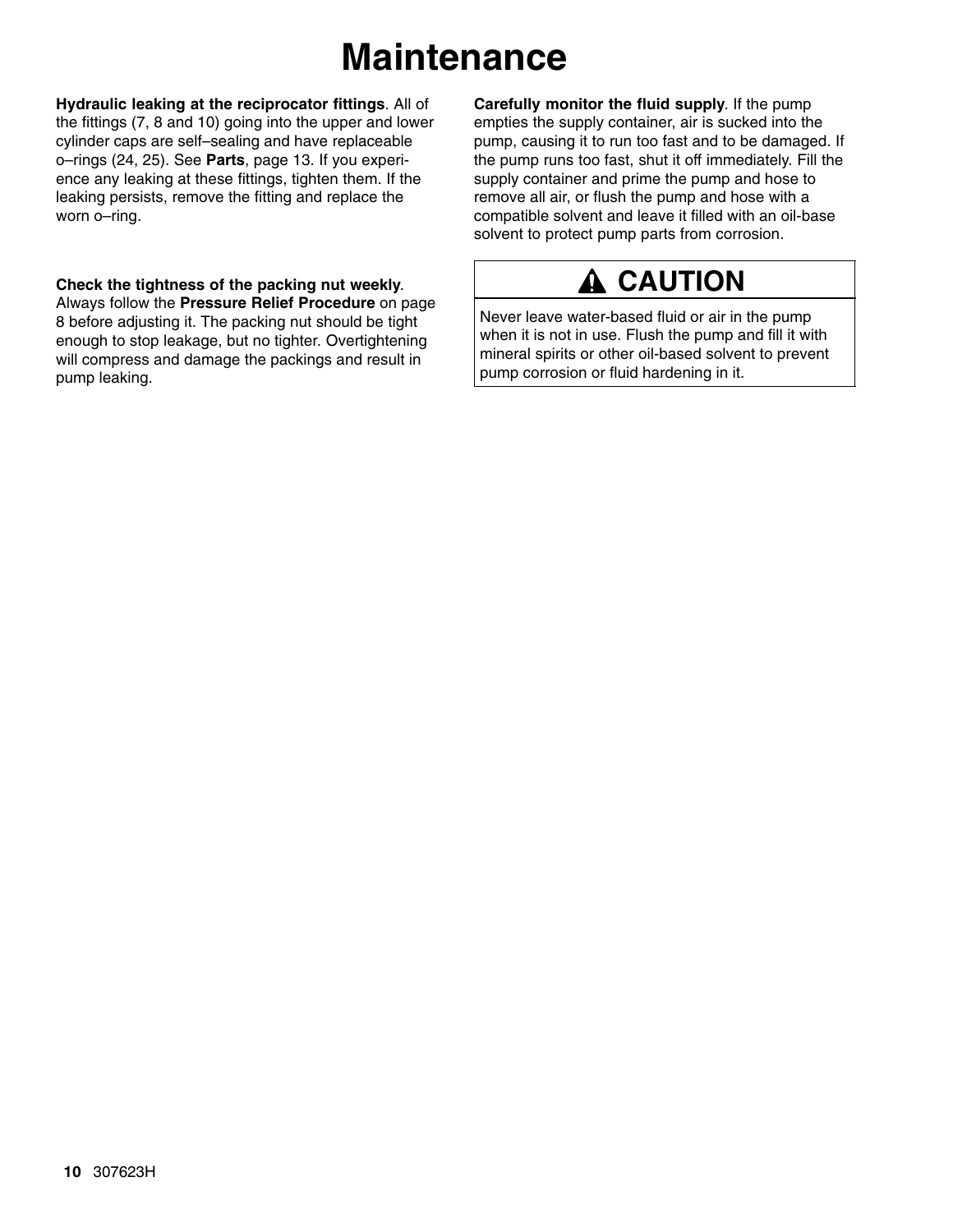# **Troubleshooting**

## **WARNING**

To reduce the risk of serious bodily injury, including fluid injection, injury from moving parts, and splashing in the eyes or on the skin, always follow the **Pressure Relief Procedure** on page 8 whenever you shut off the pump, check, service, clean or repair any part of the system.

- 1. Stop pump immediately if it is running too fast; check fluid supply. If empty, refill and reprime the pump; eliminate all air from system. Or flush the pump and store with mineral spirits in it.
- 2. Relieve pressure. Disconnect fluid line. If pump starts when hydraulic power is restored, the hydraulic line, valves, filters, etc are clogged.
- 3. Always stop the pump at the bottom of its stroke and keep the packing nut 1/3 full with TSL.

| <b>PROBLEM</b>                                   | <b>CAUSE</b>                                                       | <b>SOLUTION</b>                              |
|--------------------------------------------------|--------------------------------------------------------------------|----------------------------------------------|
| Pump operates, but output low on<br>both strokes | Restricted lines or inadequate hy-<br>draulic supply.              | Clear lines; increase hydraulic sup-<br>ply. |
|                                                  | Insufficient hydraulic pressure;<br>closed or clogged valves, etc. | Open; clean.                                 |
|                                                  | Exhausted fluid supply.                                            | Refill and reprime, or flush <sup>1</sup> .  |
|                                                  | Clogged fluid line, valves, etc.                                   | $Clear2$ .                                   |
|                                                  | Packing nut too tight.                                             | Loosen.                                      |
|                                                  | Loose packing nut or worn pack-<br>ings.                           | Tighten; replace.                            |
| Pump operates, but output low on<br>down stroke  | Held open or worn intake valve.                                    | Clear; service. See manual 306981.           |
| Pump operates, but low on up<br>stroke           | Held open or worn piston or pack-<br>ings.                         | Clear; service. See manual 306981.           |
| Erratic pump operation                           | Exhausted fluid supply.                                            | Refill and reprime, or flush <sup>1</sup>    |
|                                                  | Held open or worn intake valve or<br>piston packings.              | Clear; service. See manual 306981.           |
|                                                  | Excessive hydraulic fluid supply vol-<br>ume.                      | Lower.                                       |
|                                                  | Air entrained in fluid.                                            | Purge all air; change fluid.                 |
| Pump fails to operate                            | Restricted lines or inadequate hy-<br>draulic supply.              | Clear; increase.                             |
|                                                  | Insufficient hydraulic pressure;<br>closed or clogged valves, etc. | Open; clean.                                 |
|                                                  | Exhausted fluid supply.                                            | Refill and reprime, or flush <sup>1</sup> .  |
|                                                  | Clogged fluid line, valves, etc.                                   | $Clear2$ .                                   |
|                                                  | Damaged hydraulic reciprocator.                                    | Service; see manual 307654.                  |
|                                                  | Dried fluid seizure of displacement<br>pump.                       | Service <sup>3</sup> , See manual 306981.    |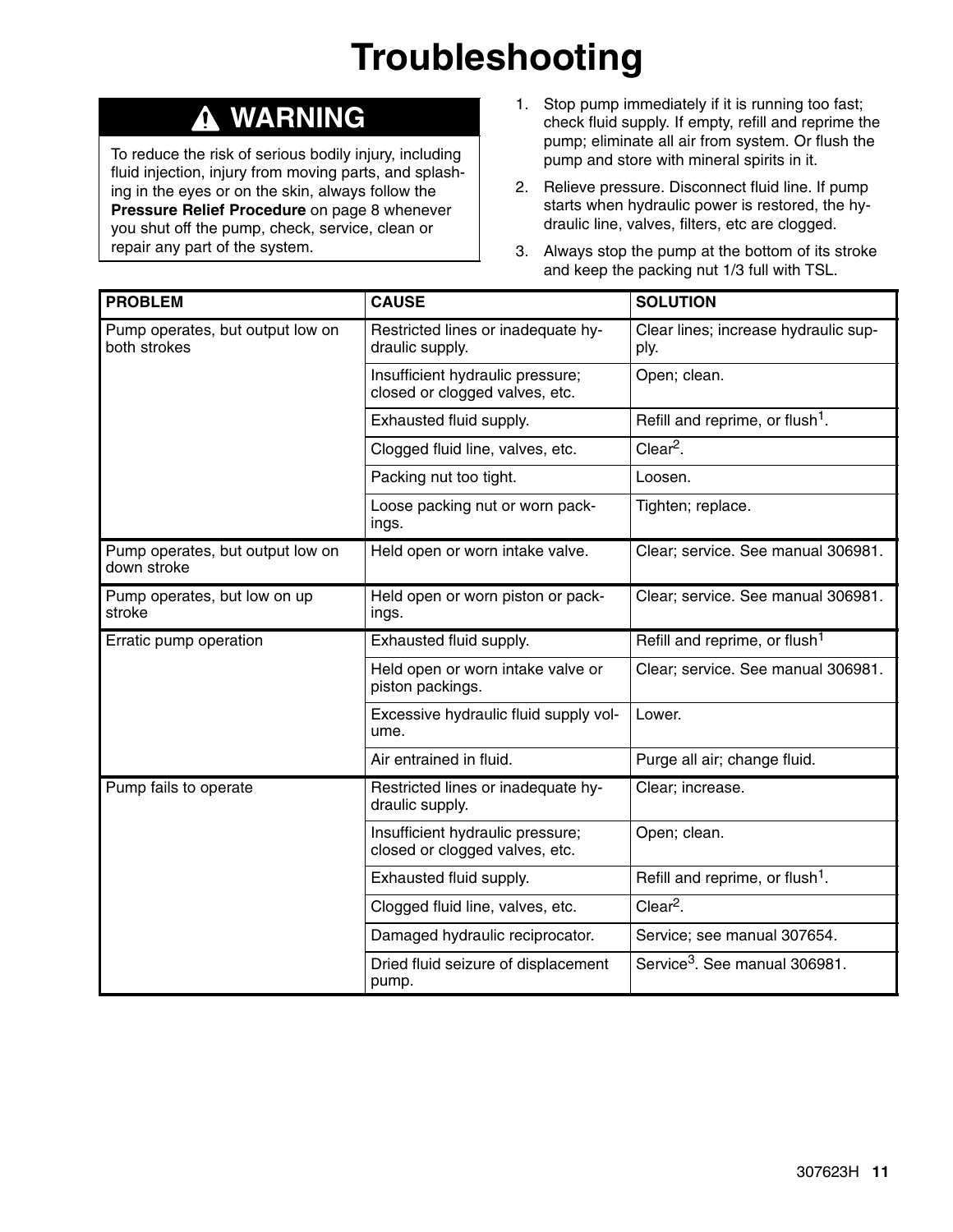# **Service**

**NOTE:** Clean all parts of the pump as you disassemble them and inspect them for wear or damage. Replace parts as necessary. Use a high grade, lithium–base lubricant when lubrication is speci-<br>fied. Use Loctite<sup>®</sup> Grade CV thread sealant Grade CV thread sealant when thread sealant is specified.

#### **Removing the Displacement Pump** (See Fig. 4)

- 1. Flush the pump if possible. Follow the **Pressure Relief Procedure** on page 8. Stop the pump at the bottom of its stroke.
- 2. Disconnect all hoses from the displacement pump.
- 3. If you remove the pump from its mounting, disconnect the hydraulic hoses first, and plug all hydraulic connections and lines to prevent contamination.
- 4. Remove the pin (17) from the top of the displacement rod (T).
- 5. Unscrew and remove the three tie rod locknuts (15).
- 6. Unscrew the displacement rod (T) from the reciprocator connecting rod and pull the pump off.
- 7. See manual 306981 for displacement pump parts and service information. **Fig. 4**

1 Torque to 20–30 ft–lb (27–41 N.m)



Torque to 29–31 ft–lb (39–42 N.m)

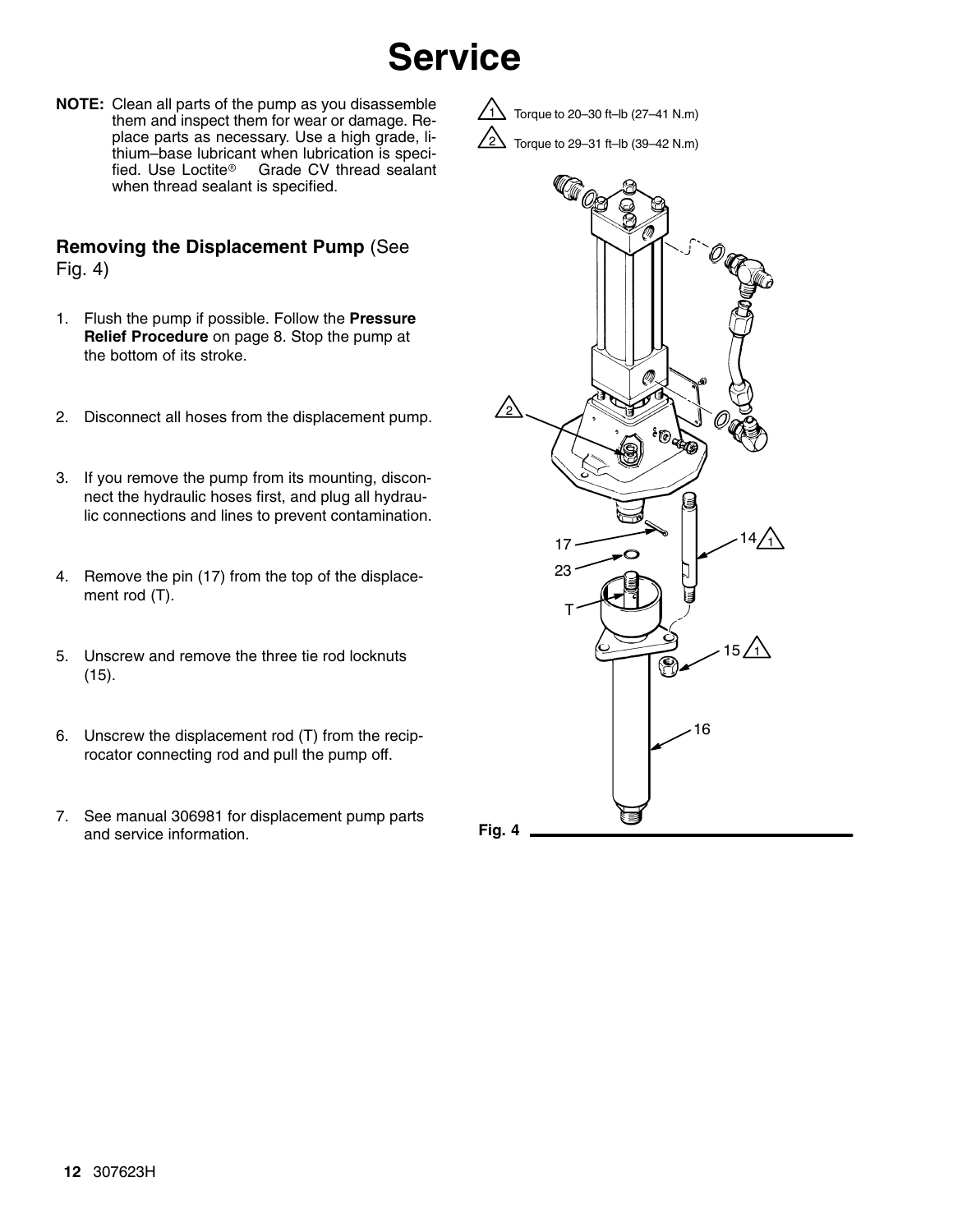# **Parts**

#### <span id="page-12-0"></span>**Model 221080 Viscount I 3000 Pump**

Series A, Stubby Length

| <b>Ref</b> |          |                                                                  |     |
|------------|----------|------------------------------------------------------------------|-----|
| No.        | Part No. | <b>Description</b>                                               | Qty |
| 5          | 100133   | <b>LOCKWASHER</b>                                                | 4   |
| 6          | 217222   | VISCOUNT I reciprocator                                          |     |
|            |          | See manual 307654 for parts                                      | 1   |
| 7          | 107195   | ADAPTER, straight thd;                                           |     |
|            |          | 7/8-14 UNF -2a; $37^{\circ}$ flare(m)                            |     |
|            |          | Includes 1 of item 24                                            | 1   |
| 8          | 106470   | ELBOW, straight thd,                                             |     |
|            |          | 3/4-16 UNF -2a; 37° flare                                        |     |
|            |          | Includes 1 of item 25                                            | 1   |
| 9<br>10    | 217221   | TUBE, inlet, 1/2" ID                                             | 1   |
|            | 107197   | TEE, run, straight thd;<br>3/4-16 UNF -2a; $37^{\circ}$ flare(m) |     |
|            |          | Includes 1 of item 25                                            | 1   |
| 11         | 104029   | CLAMP, grounding                                                 | 1   |
| 12         | 104582   | WASHER, tab                                                      | 1   |
| 13         | 179882   | BASE, reciprocator                                               | 1   |
| 14         | 168221   | ROD, tie; 5-3/4" (146 mm) long                                   | 3   |
| 15         | 102021   | LOCKNUT, hex; 3/8-16 thd size                                    | 3   |
| 16         | 223587   | <b>DISPLACEMENT PUMP</b>                                         |     |
|            |          | See manual 306981                                                | 1   |
| 17         | 100103   | PIN, cotter                                                      | 1   |
| 18         | 106292   | NUT, hex, 3/8"                                                   | 4   |
| 23         | 156082   | O-RING                                                           | 1   |
| 24         | 110926   | O-RING                                                           | 1   |
| 25         | 110987   | O-RING                                                           | 2   |
|            |          |                                                                  |     |

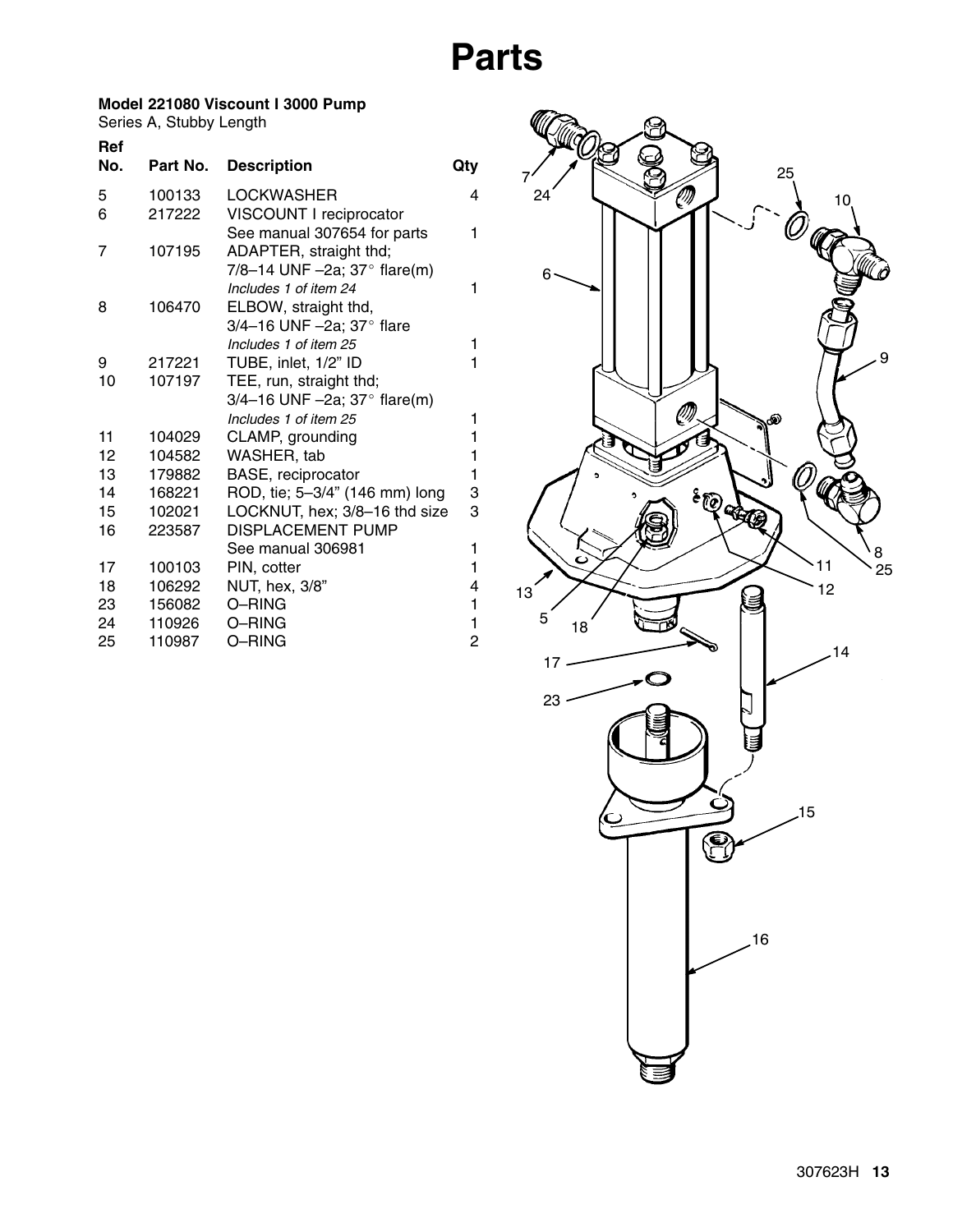# **Dimensions**

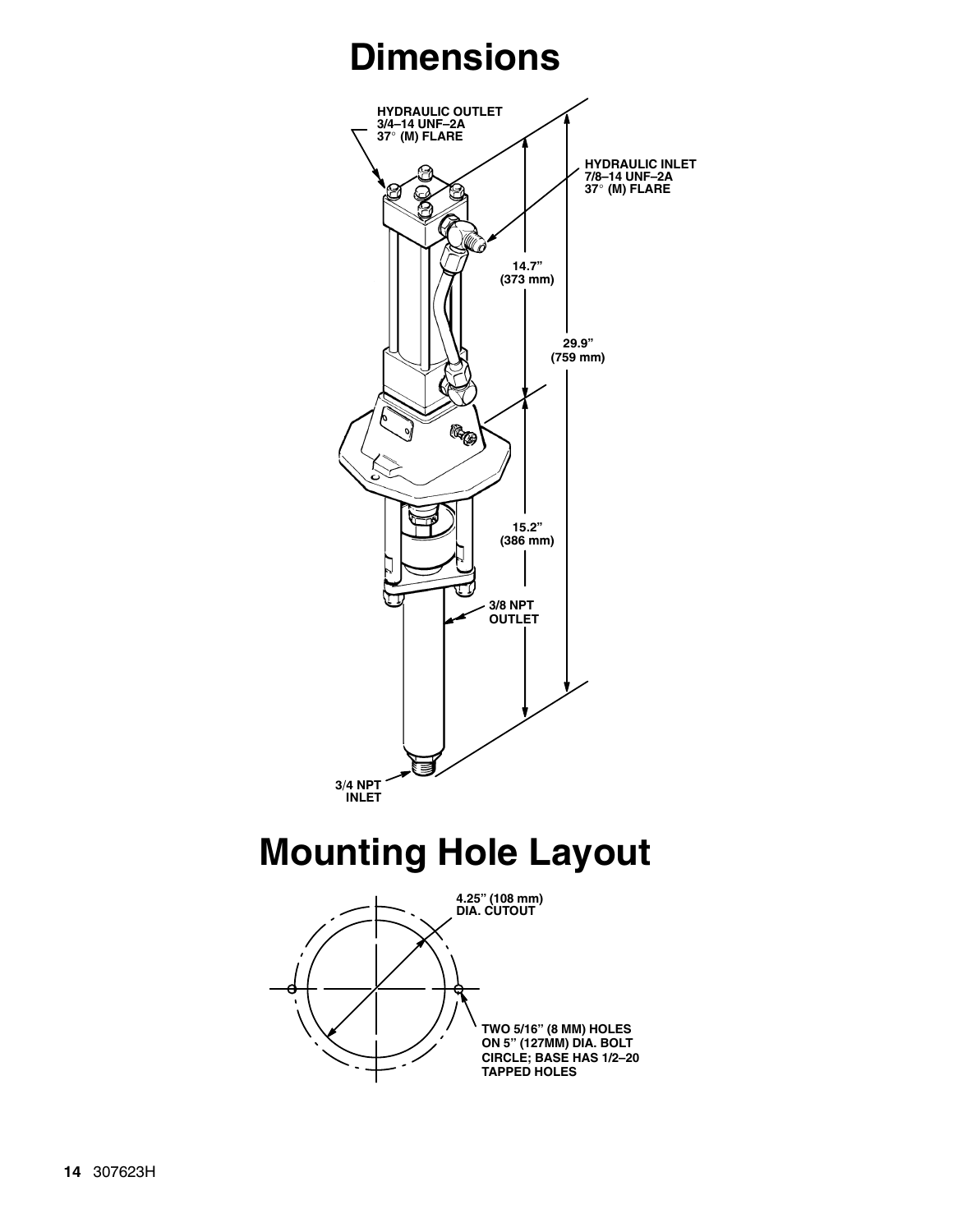# **Technical Data**

| Fluid delivery rate  5/8 gpm (3 l/min) at 2500 psi (17 MPa, 172 bar) |                               |
|----------------------------------------------------------------------|-------------------------------|
|                                                                      |                               |
|                                                                      |                               |
|                                                                      |                               |
|                                                                      | or one gallon per 19.5 cycles |
|                                                                      |                               |
|                                                                      |                               |
|                                                                      |                               |
|                                                                      |                               |
|                                                                      |                               |

Loctite<sup>®</sup> is a registered trademark of the Loctite Corporation.